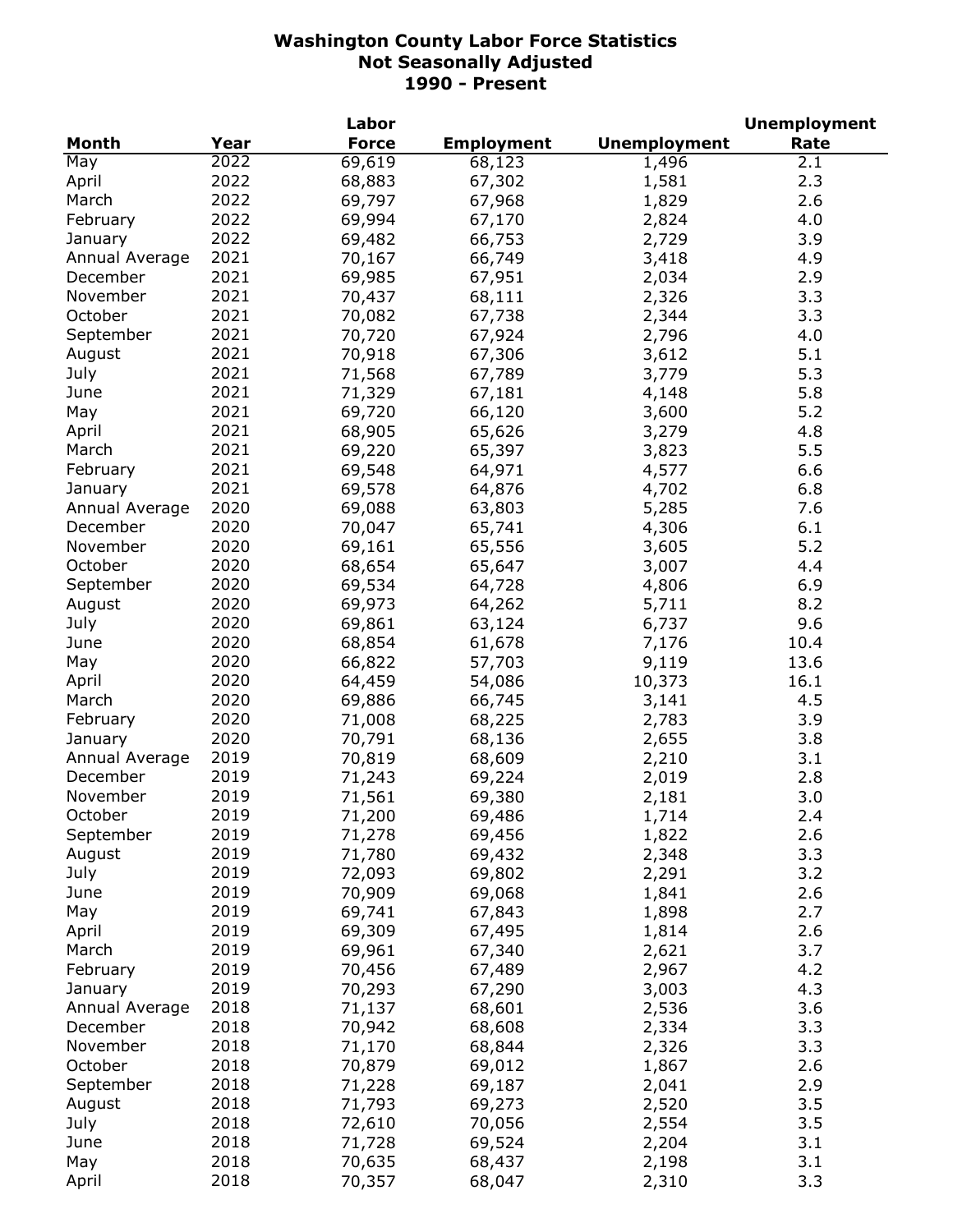|                |      | Labor        |                   |                     | <b>Unemployment</b> |
|----------------|------|--------------|-------------------|---------------------|---------------------|
| <b>Month</b>   | Year | <b>Force</b> | <b>Employment</b> | <b>Unemployment</b> | Rate                |
| March          | 2018 | 70,711       | 67,626            | 3,085               | 4.4                 |
| February       | 2018 | 71,121       | 67,562            | 3,559               | 5.0                 |
| January        | 2018 | 70,461       | 67,033            | 3,428               | 4.9                 |
| Annual Average | 2017 | 70,638       | 67,778            | 2,860               | 4.0                 |
| December       | 2017 | 70,615       | 67,874            | 2,741               | 3.9                 |
| November       | 2017 | 70,815       | 67,967            | 2,848               | 4.0                 |
| October        | 2017 | 70,462       | 68,099            | 2,363               | 3.4                 |
| September      | 2017 | 70,942       | 68,555            | 2,387               | 3.4                 |
| August         | 2017 | 71,333       | 68,470            | 2,863               | 4.0                 |
| July           | 2017 | 71,847       | 68,901            | 2,946               | 4.1                 |
| June           | 2017 | 71,175       | 68,588            | 2,587               | 3.6                 |
| May            | 2017 | 69,833       | 67,390            | 2,443               | 3.5                 |
| April          | 2017 | 69,781       |                   | 2,514               | 3.6                 |
|                | 2017 |              | 67,267            |                     | 4.7                 |
| March          |      | 70,334       | 67,014            | 3,320               |                     |
| February       | 2017 | 70,411       | 66,783            | 3,628               | 5.2                 |
| January        | 2017 | 70,108       | 66,428            | 3,680               | 5.2                 |
| Annual Average | 2016 | 68,954       | 65,674            | 3,280               | 4.8                 |
| December       | 2016 | 68,922       | 66,096            | 2,826               | 4.1                 |
| November       | 2016 | 68,993       | 66,185            | 2,808               | 4.1                 |
| October        | 2016 | 68,762       | 66,126            | 2,636               | 3.8                 |
| September      | 2016 | 68,918       | 66,060            | 2,858               | 4.1                 |
| August         | 2016 | 69,790       | 66,490            | 3,300               | 4.7                 |
| July           | 2016 | 70,309       | 66,899            | 3,410               | 4.9                 |
| June           | 2016 | 69,657       | 66,509            | 3,148               | 4.5                 |
| May            | 2016 | 68,254       | 65,167            | 3,087               | 4.5                 |
| April          | 2016 | 68,296       | 65,105            | 3,191               | 4.7                 |
| March          | 2016 | 68,625       | 64,711            | 3,914               | 5.7                 |
| February       | 2016 | 68,655       | 64,557            | 4,098               | 6.0                 |
| January        | 2016 | 68,271       | 64,182            | 4,089               | 6.0                 |
| Annual Average | 2015 | 69,395       | 65,478            | 3,917               | 5.6                 |
| December       | 2015 | 69,059       | 65,521            | 3,538               | 5.1                 |
| November       | 2015 | 69,049       | 65,452            | 3,597               | 5.2                 |
| October        | 2015 | 68,808       | 65,636            | 3,172               | 4.6                 |
| September      | 2015 | 68,904       | 65,732            | 3,172               | 4.6                 |
| August         | 2015 | 69,954       | 66,284            | 3,670               | 5.2                 |
| July           | 2015 | 70,468       | 66,576            | 3,892               | 5.5                 |
| June           | 2015 | 70,195       | 66,449            | 3,746               | 5.3                 |
| May            | 2015 | 69,303       | 65,419            | 3,884               | 5.6                 |
| April          | 2015 | 68,765       | 65,079            | 3,686               | 5.4                 |
| March          | 2015 | 69,155       | 64,538            | 4,617               | 6.7                 |
| February       | 2015 | 69,589       | 64,677            | 4,912               | 7.1                 |
| January        | 2015 | 69,500       | 64,378            | 5,122               | 7.4                 |
| Annual Average | 2014 | 69,713       | 64,662            | 5,051               | 7.2                 |
| December       | 2014 | 69,562       |                   |                     | 6.1                 |
|                |      |              | 65,330            | 4,232               |                     |
| November       | 2014 | 69,568       | 65,207            | 4,361               | 6.3                 |
| October        | 2014 | 69,553       | 65,542            | 4,011               | 5.8                 |
| September      | 2014 | 69,503       | 65,179            | 4,324               | 6.2                 |
| August         | 2014 | 70,546       | 65,674            | 4,872               | 6.9                 |
| July           | 2014 | 71,023       | 65,922            | 5,101               | 7.2                 |
| June           | 2014 | 70,055       | 65,554            | 4,501               | 6.4                 |
| May            | 2014 | 68,991       | 64,149            | 4,842               | 7.0                 |
| April          | 2014 | 68,829       | 63,890            | 4,939               | 7.2                 |
| March          | 2014 | 69,503       | 63,364            | 6,139               | 8.8                 |
| February       | 2014 | 69,823       | 63,277            | 6,546               | 9.4                 |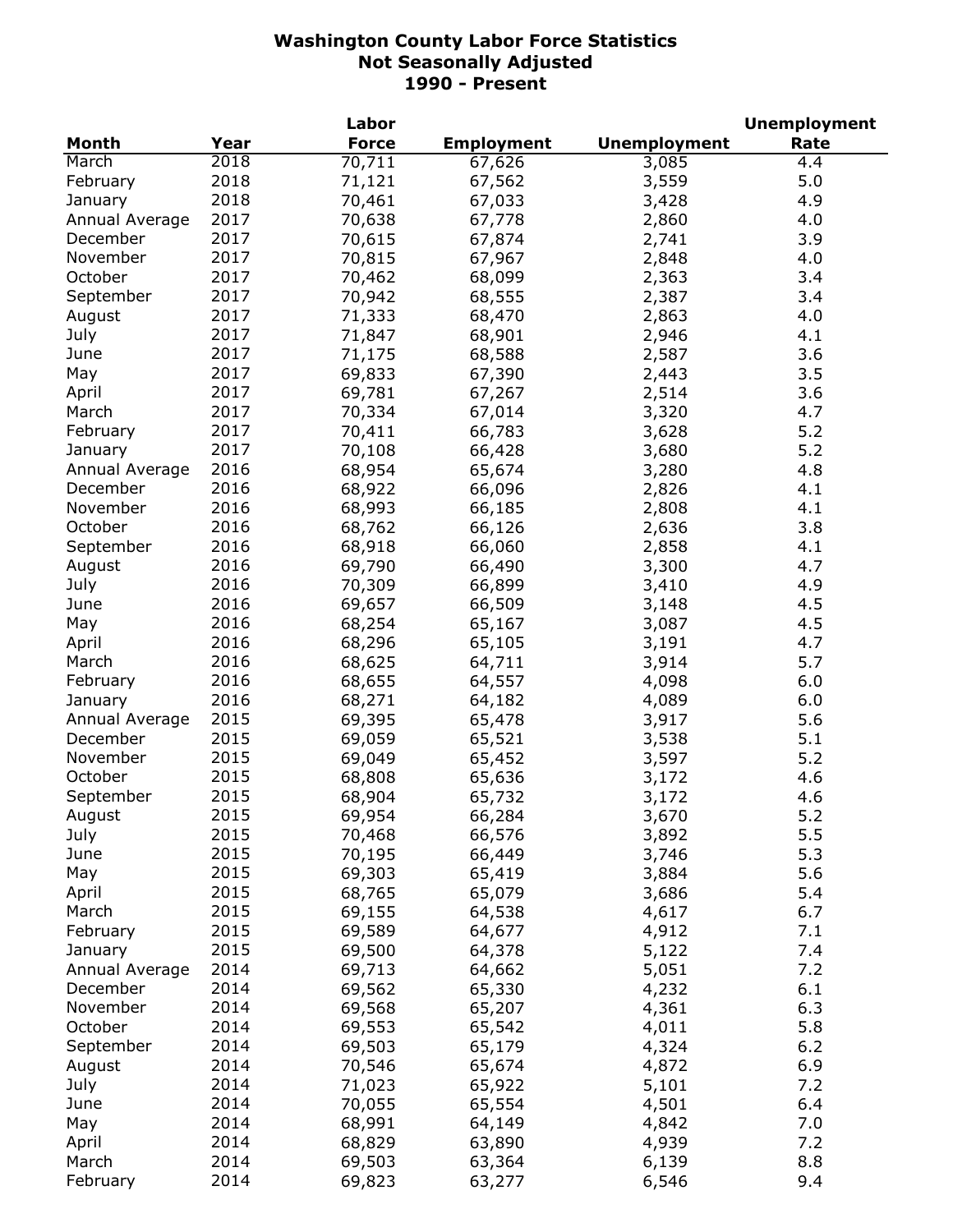|                |      | Labor        |                   |                     | <b>Unemployment</b> |
|----------------|------|--------------|-------------------|---------------------|---------------------|
| <b>Month</b>   | Year | <b>Force</b> | <b>Employment</b> | <b>Unemployment</b> | Rate                |
| January        | 2014 | 69,598       | 62,860            | 6,738               | 9.7                 |
| Annual Average | 2013 | 70,098       | 63,914            | 6,184               | 8.8                 |
| December       | 2013 | 69,802       | 63,830            | 5,972               | 8.6                 |
| November       | 2013 | 70,035       | 64,033            | 6,002               | 8.6                 |
| October        | 2013 | 69,477       | 63,887            | 5,590               | 8.0                 |
| September      | 2013 | 69,852       | 64,224            | 5,628               | 8.1                 |
| August         | 2013 | 70,856       | 64,557            | 6,299               | 8.9                 |
| July           | 2013 | 71,518       | 65,095            | 6,423               | 9.0                 |
| June           | 2013 | 70,677       | 64,767            | 5,910               | 8.4                 |
| May            | 2013 | 69,397       | 63,575            | 5,822               | 8.4                 |
| April          | 2013 | 69,299       | 63,486            | 5,813               | 8.4                 |
| March          | 2013 | 69,455       | 63,044            | 6,411               | 9.2                 |
| February       | 2013 | 70,234       | 63,320            | 6,914               | 9.8                 |
|                |      |              |                   |                     | 10.5                |
| January        | 2013 | 70,578       | 63,153            | 7,425               |                     |
| Annual Average | 2012 | 70,310       | 63,628            | 6,682               | 9.5                 |
| December       | 2012 | 70,763       | 64,453            | 6,310               | 8.9                 |
| November       | 2012 | 70,595       | 64,373            | 6,222               | 8.8                 |
| October        | 2012 | 70,921       | 64,830            | 6,091               | 8.6                 |
| September      | 2012 | 70,384       | 64,576            | 5,808               | 8.3                 |
| August         | 2012 | 71,082       | 64,497            | 6,585               | 9.3                 |
| July           | 2012 | 71,474       | 64,630            | 6,844               | 9.6                 |
| June           | 2012 | 70,540       | 64,249            | 6,291               | 8.9                 |
| May            | 2012 | 69,488       | 63,155            | 6,333               | 9.1                 |
| April          | 2012 | 69,129       | 62,567            | 6,562               | 9.5                 |
| March          | 2012 | 69,511       | 62,178            | 7,333               | 10.5                |
| February       | 2012 | 69,929       | 62,097            | 7,832               | 11.2                |
| January        | 2012 | 69,908       | 61,934            | 7,974               | 11.4                |
| Annual Average | 2011 | 70,715       | 63,618            | 7,097               | 10.0                |
| December       | 2011 | 70,438       | 63,467            | 6,971               | 9.9                 |
| November       | 2011 | 70,476       | 63,659            | 6,817               | 9.7                 |
| October        | 2011 | 70,293       | 63,712            | 6,581               | 9.4                 |
| September      | 2011 | 70,232       | 63,757            | 6,475               | 9.2                 |
| August         | 2011 | 71,122       | 64,286            | 6,836               | 9.6                 |
| July           | 2011 | 71,407       | 64,456            | 6,951               | 9.7                 |
| June           | 2011 | 70,924       | 64,387            | 6,537               | 9.2                 |
| May            | 2011 | 70,099       | 63,442            | 6,657               | 9.5                 |
| April          | 2011 | 70,254       | 63,412            | 6,842               | 9.7                 |
| March          | 2011 | 70,779       | 62,996            | 7,783               | 11.0                |
| February       | 2011 | 71,111       | 62,879            | 8,232               | 11.6                |
| January        | 2011 | 71,439       | 62,961            | 8,478               | 11.9                |
| Annual Average | 2010 | 72,113       | 64,563            | 7,550               | 10.5                |
| December       | 2010 | 71,942       | 64,472            | 7,470               | 10.4                |
|                |      |              |                   |                     |                     |
| November       | 2010 | 71,998       | 64,532            | 7,466               | 10.4                |
| October        | 2010 | 71,672       | 64,777            | 6,895               | 9.6                 |
| September      | 2010 | 72,042       | 65,188            | 6,854               | 9.5                 |
| August         | 2010 | 73,233       | 65,763            | 7,470               | 10.2                |
| July           | 2010 | 73,444       | 65,943            | 7,501               | 10.2                |
| June           | 2010 | 72,433       | 65,478            | 6,955               | 9.6                 |
| May            | 2010 | 71,603       | 64,376            | 7,227               | 10.1                |
| April          | 2010 | 71,993       | 64,262            | 7,731               | 10.7                |
| March          | 2010 | 71,603       | 63,478            | 8,125               | 11.3                |
| February       | 2010 | 71,681       | 63,306            | 8,375               | 11.7                |
| January        | 2010 | 71,708       | 63,177            | 8,531               | 11.9                |
| Annual Average | 2009 | 73,604       | 66,786            | 6,818               | 9.3                 |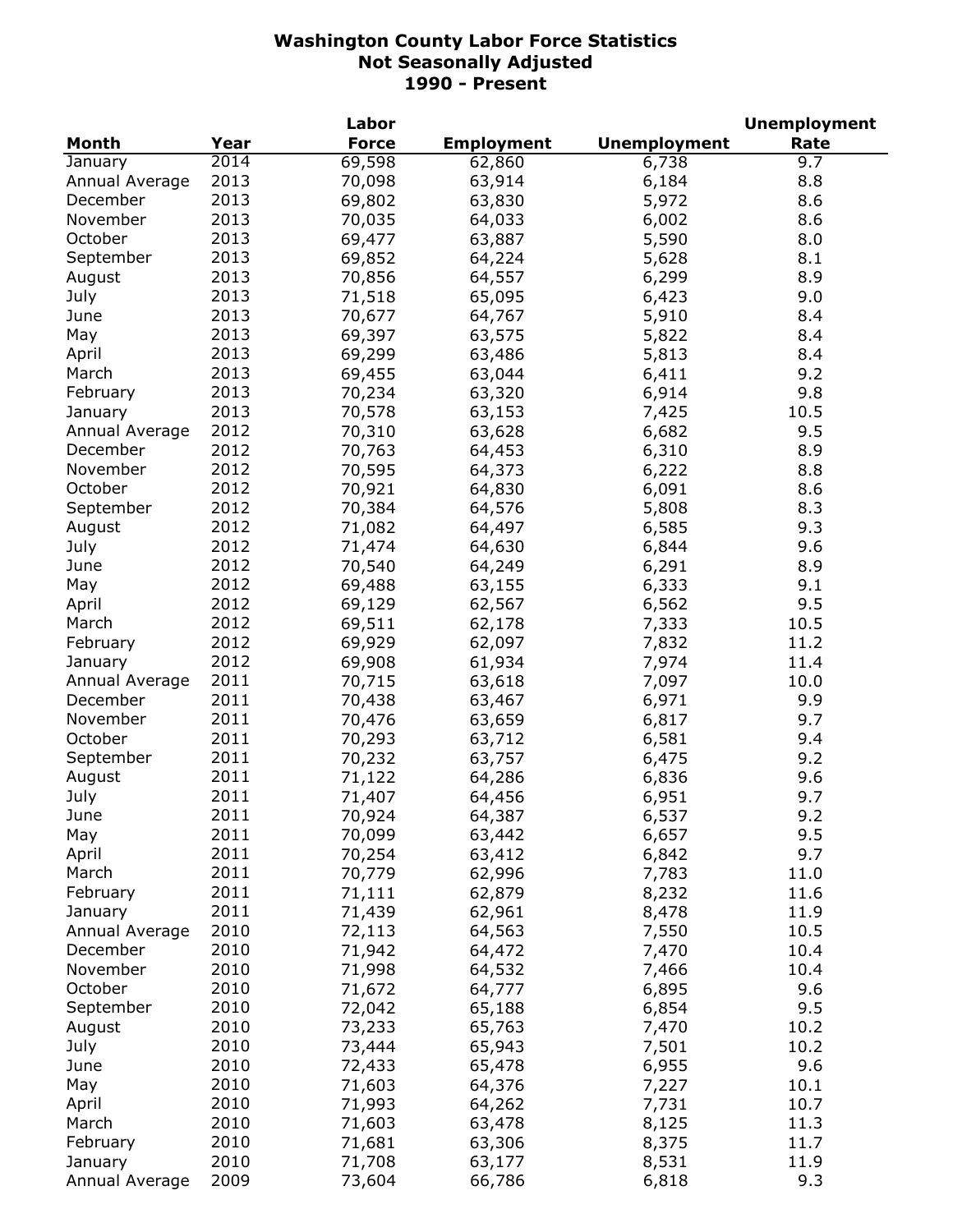|                |      | Labor        |                   |                     | <b>Unemployment</b> |
|----------------|------|--------------|-------------------|---------------------|---------------------|
| <b>Month</b>   | Year | <b>Force</b> | <b>Employment</b> | <b>Unemployment</b> | Rate                |
| December       | 2009 | 73,032       | 66,072            | 6,960               | 9.5                 |
| November       | 2009 | 73,080       | 66,630            | 6,450               | 8.8                 |
| October        | 2009 | 72,909       | 66,610            | 6,299               | 8.6                 |
| September      | 2009 | 73,181       | 66,973            | 6,208               | 8.5                 |
| August         | 2009 | 74,822       | 68,141            | 6,681               | 8.9                 |
| July           | 2009 | 75,401       | 68,561            | 6,840               | 9.1                 |
| June           | 2009 | 74,432       | 67,855            | 6,577               | 8.8                 |
| May            | 2009 | 72,956       | 66,351            | 6,605               | 9.1                 |
| April          | 2009 | 73,110       | 66,188            | 6,922               | 9.5                 |
| March          | 2009 | 73,312       | 65,952            | 7,360               | 10.0                |
| February       | 2009 | 73,530       | 66,003            | 7,527               | 10.2                |
| January        | 2009 | 73,485       | 66,099            | 7,386               | 10.1                |
| Annual Average | 2008 | 73,785       | 69,058            | 4,727               | 6.4                 |
| December       | 2008 | 73,677       | 67,615            | 6,062               | 8.2                 |
| November       | 2008 | 73,627       | 68,301            | 5,326               | 7.2                 |
| October        | 2008 | 73,468       | 68,670            | 4,798               | 6.5                 |
| September      | 2008 | 73,676       | 69,033            | 4,643               | 6.3                 |
| August         | 2008 | 75,040       | 69,923            | 5,117               | 6.8                 |
| July           | 2008 | 75,584       | 70,689            | 4,895               | 6.5                 |
| June           | 2008 | 74,538       | 70,263            | 4,275               | 5.7                 |
|                | 2008 | 73,160       | 68,942            | 4,218               | 5.8                 |
| May            |      |              |                   |                     |                     |
| April          | 2008 | 72,882       | 69,039            | 3,843               | 5.3                 |
| March          | 2008 | 72,985       | 68,596            | 4,389               | 6.0                 |
| February       | 2008 | 73,076       | 68,598            | 4,478               | 6.1                 |
| January        | 2008 | 73,705       | 69,024            | 4,681               | 6.4                 |
| Annual Average | 2007 | 73,949       | 70,850            | 3,099               | 4.2                 |
| December       | 2007 | 73,779       | 70,270            | 3,509               | 4.8                 |
| November       | 2007 | 74,020       | 70,852            | 3,168               | 4.3                 |
| October        | 2007 | 73,752       | 70,939            | 2,813               | 3.8                 |
| September      | 2007 | 74,066       | 71,354            | 2,712               | 3.7                 |
| August         | 2007 | 74,831       | 71,812            | 3,019               | 4.0                 |
| July           | 2007 | 75,482       | 72,298            | 3,184               | 4.2                 |
| June           | 2007 | 74,680       | 71,982            | 2,698               | 3.6                 |
| May            | 2007 | 73,211       | 70,497            | 2,714               | 3.7                 |
| April          | 2007 | 72,857       | 70,074            | 2,783               | 3.8                 |
| March          | 2007 | 73,272       | 70,122            | 3,150               | 4.3                 |
| February       | 2007 | 73,548       | 69,963            | 3,585               | 4.9                 |
| January        | 2007 | 73,887       | 70,036            | 3,851               | 5.2                 |
| Annual Average | 2006 | 73,922       | 70,727            | 3,195               | 4.3                 |
| December       | 2006 | 74,099       | 71,258            | 2,841               | 3.8                 |
| November       | 2006 | 74,050       | 71,173            | 2,877               | 3.9                 |
| October        | 2006 | 73,868       | 71,334            | 2,534               | 3.4                 |
| September      | 2006 | 74,139       | 71,419            | 2,720               | 3.7                 |
| August         | 2006 | 75,261       | 72,047            | 3,214               | 4.3                 |
| July           | 2006 | 75,661       | 72,292            | 3,369               | 4.5                 |
| June           | 2006 | 74,622       | 71,631            | 2,991               | 4.0                 |
| May            | 2006 | 73,093       | 70,106            | 2,987               | 4.1                 |
| April          | 2006 | 72,907       | 69,739            | 3,168               | 4.3                 |
| March          | 2006 | 72,910       | 69,300            | 3,610               | 5.0                 |
| February       | 2006 | 73,196       | 69,165            | 4,031               | 5.5                 |
| January        | 2006 | 73,253       | 69,256            | 3,997               | 5.5                 |
| Annual Average | 2005 | 72,786       | 69,732            | 3,054               | 4.2                 |
| December       | 2005 | 73,420       | 70,301            | 3,119               | 4.2                 |
| November       | 2005 | 73,375       | 70,433            | 2,942               | 4.0                 |
|                |      |              |                   |                     |                     |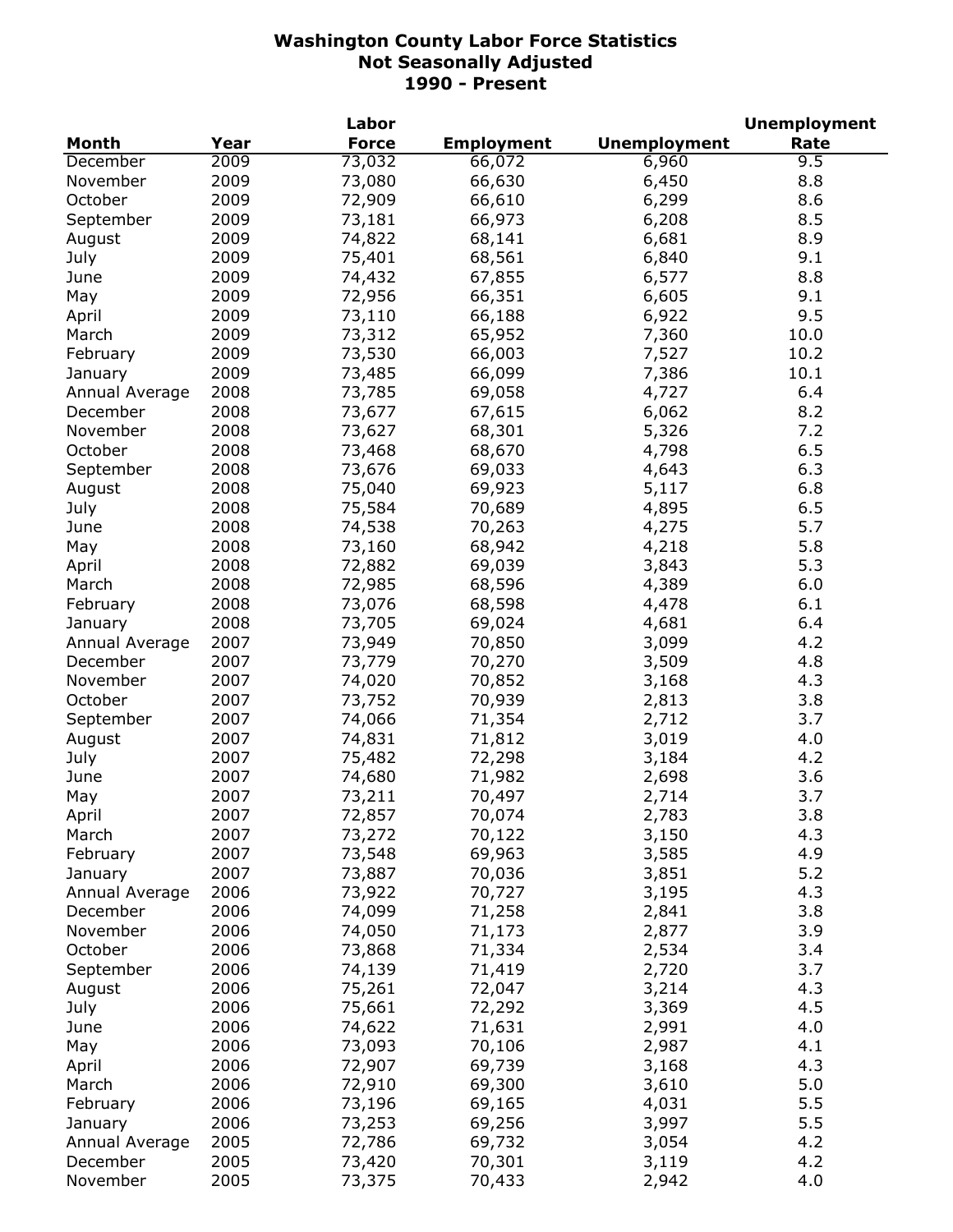|                |      | Labor        |                   |                     | <b>Unemployment</b> |
|----------------|------|--------------|-------------------|---------------------|---------------------|
| Month          | Year | <b>Force</b> | <b>Employment</b> | <b>Unemployment</b> | Rate                |
| October        | 2005 | 73,122       | 70,481            | 2,641               | 3.6                 |
| September      | 2005 | 73,390       | 70,591            | 2,799               | 3.8                 |
| August         | 2005 | 74,519       | 71,459            | 3,060               | 4.1                 |
| July           | 2005 | 74,517       | 71,399            | 3,118               | 4.2                 |
| June           | 2005 | 73,375       | 70,543            | 2,832               | 3.9                 |
| May            | 2005 | 71,830       | 69,210            | 2,620               | 3.6                 |
| April          | 2005 | 71,393       | 68,698            | 2,695               | 3.8                 |
| March          | 2005 | 71,522       | 68,097            | 3,425               | 4.8                 |
| February       | 2005 | 71,545       | 67,862            | 3,683               | 5.1                 |
| January        | 2005 | 71,418       | 67,708            | 3,710               | 5.2                 |
| Annual Average | 2004 | 71,514       | 68,453            | 3,061               | 4.3                 |
| December       | 2004 | 71,294       | 68,692            | 2,602               | 3.6                 |
| November       | 2004 | 71,420       | 68,965            | 2,455               | 3.4                 |
| October        | 2004 | 71,107       | 68,851            | 2,256               | 3.2                 |
| September      | 2004 | 71,294       | 68,960            | 2,334               | 3.3                 |
| August         | 2004 | 72,572       | 69,748            | 2,824               | 3.9                 |
|                | 2004 | 73,195       |                   | 3,049               | 4.2                 |
| July           |      |              | 70,146            |                     |                     |
| June           | 2004 | 72,065       | 69,118            | 2,947               | 4.1                 |
| May            | 2004 | 70,632       | 67,713            | 2,919               | 4.1                 |
| April          | 2004 | 70,781       | 67,479            | 3,302               | 4.7                 |
| March          | 2004 | 71,021       | 67,095            | 3,926               | 5.5                 |
| February       | 2004 | 71,215       | 67,229            | 3,986               | 5.6                 |
| January        | 2004 | 71,562       | 67,434            | 4,128               | 5.8                 |
| Annual Average | 2003 | 71,816       | 68,758            | 3,058               | 4.3                 |
| December       | 2003 | 71,414       | 68,543            | 2,871               | 4.0                 |
| November       | 2003 | 71,610       | 68,776            | 2,834               | 4.0                 |
| October        | 2003 | 71,367       | 68,842            | 2,525               | 3.5                 |
| September      | 2003 | 71,534       | 69,018            | 2,516               | 3.5                 |
| August         | 2003 | 72,706       | 69,861            | 2,845               | 3.9                 |
| July           | 2003 | 73,280       | 70,239            | 3,041               | 4.1                 |
| June           | 2003 | 72,751       | 69,775            | 2,976               | 4.1                 |
| May            | 2003 | 71,144       | 68,410            | 2,734               | 3.8                 |
| April          | 2003 | 71,250       | 68,229            | 3,021               | 4.2                 |
| March          | 2003 | 71,495       | 67,875            | 3,620               | 5.1                 |
| February       | 2003 | 71,703       | 67,919            | 3,784               | 5.3                 |
| January        | 2003 | 71,534       | 67,605            | 3,929               | 5.5                 |
| Annual Average | 2002 | 70,644       | 67,757            | 2,887               | 4.1                 |
| December       | 2002 | 71,369       | 68,318            | 3,051               | 4.3                 |
| November       | 2002 | 71,525       | 68,482            | 3,043               | 4.3                 |
| October        | 2002 | 71,246       | 68,515            | 2,731               | 3.8                 |
| September      | 2002 | 71,362       | 68,643            | 2,719               | 3.8                 |
| August         | 2002 | 72,100       | 69,061            | 3,039               | 4.2                 |
| July           | 2002 | 72,192       | 69,202            | 2,990               | 4.1                 |
| June           | 2002 | 70,979       | 68,415            | 2,564               | 3.6                 |
| May            | 2002 | 69,573       | 67,066            | 2,507               | 3.6                 |
| April          | 2002 | 69,132       | 66,560            | 2,572               | 3.7                 |
| March          | 2002 | 69,415       | 66,488            | 2,927               | 4.2                 |
| February       | 2002 | 69,648       | 66,543            | 3,105               | 4.5                 |
| January        | 2002 | 69,191       | 65,794            | 3,397               | 4.9                 |
| Annual Average | 2001 | 69,094       | 66,688            | 2,406               | 3.5                 |
| December       | 2001 | 69,378       | 67,019            | 2,359               | 3.4                 |
| November       | 2001 | 69,370       | 67,052            | 2,318               | 3.3                 |
| October        | 2001 | 69,297       | 67,158            | 2,139               | 3.1                 |
| September      | 2001 | 69,330       | 67,377            | 1,953               | 2.8                 |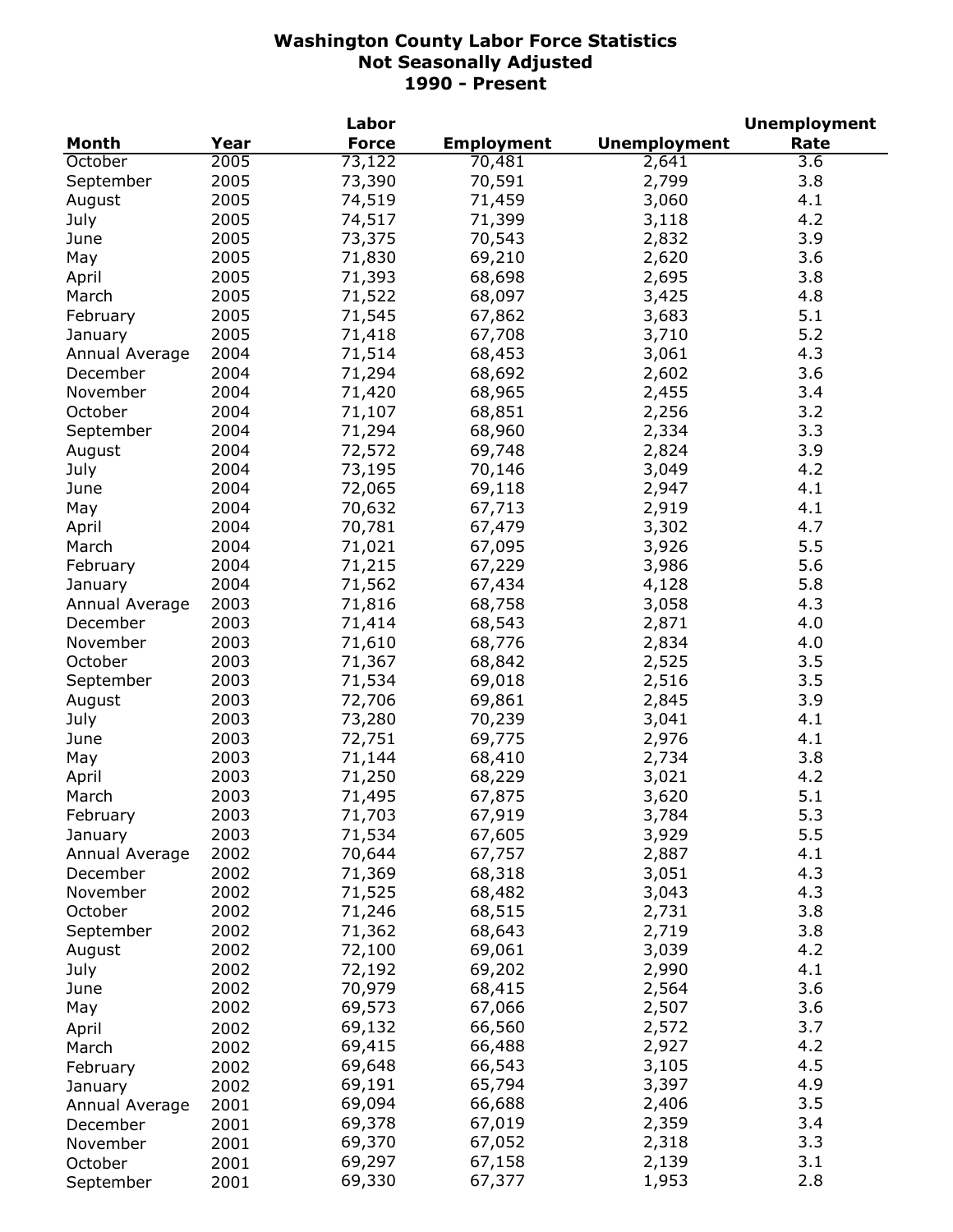|                |      | Labor        |                   |                     | <b>Unemployment</b> |
|----------------|------|--------------|-------------------|---------------------|---------------------|
| <b>Month</b>   | Year | <b>Force</b> | <b>Employment</b> | <b>Unemployment</b> | Rate                |
| August         | 2001 | 69,786       | 67,449            | 2,337               | 3.3                 |
| July           | 2001 | 70,506       | 68,010            | 2,496               | 3.5                 |
| June           | 2001 | 69,617       | 67,280            | 2,337               | 3.4                 |
| May            | 2001 | 68,090       | 65,943            | 2,147               | 3.2                 |
| April          | 2001 | 68,021       | 65,838            | 2,183               | 3.2                 |
| March          | 2001 | 68,490       | 65,717            | 2,773               | 4.0                 |
| February       | 2001 | 68,621       | 65,709            | 2,912               | 4.2                 |
| January        | 2001 | 68,621       | 65,703            | 2,918               | 4.3                 |
| Annual Average | 2000 | 69,001       | 66,763            | 2,238               | 3.2                 |
|                |      | 68,690       | 66,855            | 1,835               | 2.7                 |
| December       | 2000 | 68,739       | 66,786            | 1,953               | 2.8                 |
| November       | 2000 |              |                   |                     |                     |
| October        | 2000 | 68,572       | 66,813            | 1,759               | 2.6                 |
| September      | 2000 | 68,675       | 66,878            | 1,797               | 2.6                 |
| August         | 2000 | 70,004       | 67,794            | 2,210               | 3.2                 |
| July           | 2000 | 70,274       | 68,077            | 2,197               | 3.1                 |
| June           | 2000 | 69,788       | 67,747            | 2,041               | 2.9                 |
| May            | 2000 | 68,555       | 66,410            | 2,145               | 3.1                 |
| April          | 2000 | 68,514       | 66,477            | 2,037               | 3.0                 |
| March          | 2000 | 68,628       | 65,953            | 2,675               | 3.9                 |
| February       | 2000 | 68,709       | 65,665            | 3,044               | 4.4                 |
| January        | 2000 | 68,858       | 65,700            | 3,158               | 4.6                 |
| Annual Average | 1999 | 69,722       | 67,474            | 2,248               | 3.2                 |
| December       | 1999 | 70,584       | 68,390            | 2,194               | 3.1                 |
| November       | 1999 | 70,403       | 68,251            | 2,152               | 3.1                 |
| October        | 1999 | 69,856       | 67,696            | 2,160               | 3.1                 |
| September      | 1999 | 69,519       | 67,432            | 2,087               | 3.0                 |
| August         | 1999 | 70,331       | 68,126            | 2,205               | 3.1                 |
| July           | 1999 | 70,381       | 68,267            | 2,114               | 3.0                 |
| June           | 1999 | 69,639       | 67,763            | 1,876               | 2.7                 |
| May            | 1999 | 68,838       | 67,028            | 1,810               | 2.6                 |
| April          | 1999 | 68,735       | 66,877            | 1,858               | 2.7                 |
| March          | 1999 | 69,243       | 66,889            | 2,354               | 3.4                 |
| February       | 1999 | 69,431       | 66,504            | 2,927               | 4.2                 |
| January        | 1999 | 69,703       | 66,459            | 3,244               | 4.7                 |
| Annual Average | 1998 | 67,753       | 65,498            | 2,255               | 3.3                 |
|                | 1998 | 68,673       | 66,781            | 1,892               | 2.8                 |
| December       |      | 68,617       | 66,656            | 1,961               | 2.9                 |
| November       | 1998 | 68,085       | 65,893            | 2,192               | 3.2                 |
| October        | 1998 | 67,721       | 65,752            | 1,969               | 2.9                 |
| September      | 1998 |              |                   |                     | 3.2                 |
| August         | 1998 | 68,316       | 66,116            | 2,200               |                     |
| July           | 1998 | 68,261       | 66,227            | 2,034               | 3.0                 |
| June           | 1998 | 67,592       | 65,737            | 1,855               | 2.7                 |
| May            | 1998 | 66,630       | 64,797            | 1,833               | 2.8                 |
| April          | 1998 | 66,617       | 64,527            | 2,090               | 3.1                 |
| March          | 1998 | 67,336       | 64,544            | 2,792               | 4.1                 |
| February       | 1998 | 67,427       | 64,443            | 2,984               | 4.4                 |
| January        | 1998 | 67,762       | 64,507            | 3,255               | 4.8                 |
| Annual Average | 1997 | 66,695       | 64,130            | 2,565               | 3.8                 |
| December       | 1997 | 67,180       | 64,866            | 2,314               | 3.4                 |
| November       | 1997 | 67,274       | 65,120            | 2,154               | 3.2                 |
| October        | 1997 | 66,897       | 64,709            | 2,188               | 3.3                 |
| September      | 1997 | 67,165       | 64,696            | 2,469               | 3.7                 |
| August         | 1997 | 67,769       | 65,317            | 2,452               | 3.6                 |
| July           | 1997 | 67,806       | 65,472            | 2,334               | 3.4                 |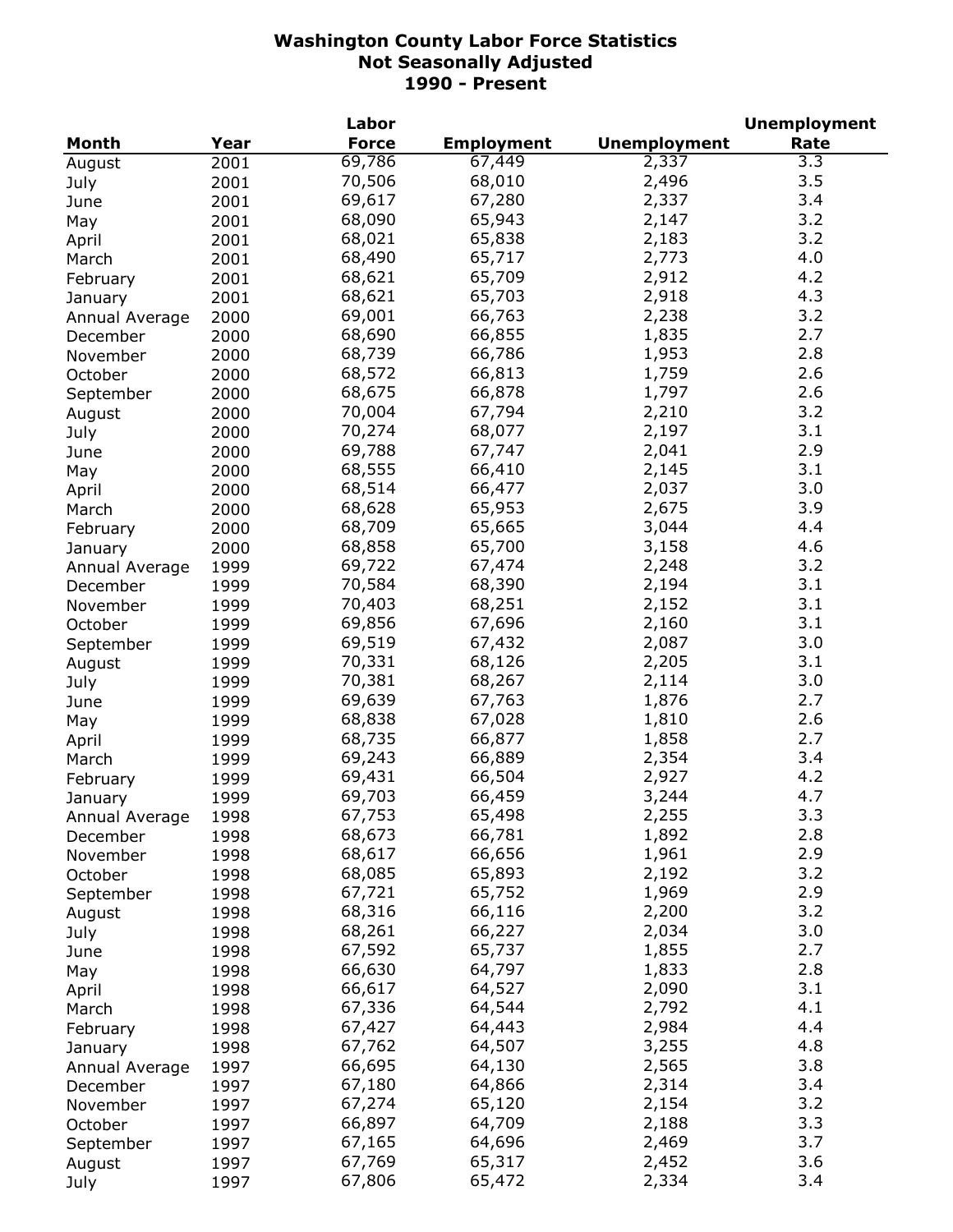|                |      | Labor        |                   |                     | <b>Unemployment</b> |
|----------------|------|--------------|-------------------|---------------------|---------------------|
| <b>Month</b>   | Year | <b>Force</b> | <b>Employment</b> | <b>Unemployment</b> | Rate                |
| June           | 1997 | 66,927       | 64,625            | 2,302               | 3.4                 |
| May            | 1997 | 65,857       | 63,534            | 2,323               | 3.5                 |
| April          | 1997 | 65,834       | 63,303            | 2,531               | 3.8                 |
| March          | 1997 | 66,005       | 62,940            | 3,065               | 4.6                 |
| February       | 1997 | 65,700       | 62,531            | 3,169               | 4.8                 |
| January        | 1997 | 65,918       | 62,442            | 3,476               | 5.3                 |
| Annual Average | 1996 | 64,165       | 61,757            | 2,408               | 3.8                 |
| December       | 1996 | 65,337       | 62,779            | 2,558               | 3.9                 |
| November       | 1996 | 65,220       | 62,879            | 2,341               | 3.6                 |
| October        | 1996 | 64,789       | 62,809            | 1,980               | 3.1                 |
|                |      | 63,907       | 62,053            | 1,854               | 2.9                 |
| September      | 1996 | 64,641       | 62,583            | 2,058               | 3.2                 |
| August         | 1996 |              |                   |                     |                     |
| July           | 1996 | 64,971       | 62,777            | 2,194               | 3.4                 |
| June           | 1996 | 64,239       | 62,417            | 1,822               | 2.8                 |
| May            | 1996 | 63,479       | 61,349            | 2,130               | 3.4                 |
| April          | 1996 | 63,066       | 60,865            | 2,201               | 3.5                 |
| March          | 1996 | 63,493       | 60,567            | 2,926               | 4.6                 |
| February       | 1996 | 63,466       | 60,172            | 3,294               | 5.2                 |
| January        | 1996 | 63,371       | 59,838            | 3,533               | 5.6                 |
| Annual Average | 1995 | 62,590       | 59,630            | 2,960               | 4.7                 |
| December       | 1995 | 62,892       | 60,406            | 2,486               | 4.0                 |
| November       | 1995 | 63,074       | 60,504            | 2,570               | 4.1                 |
| October        | 1995 | 62,519       | 60,057            | 2,462               | 3.9                 |
| September      | 1995 | 62,587       | 59,848            | 2,739               | 4.4                 |
| August         | 1995 | 63,307       | 60,371            | 2,936               | 4.6                 |
| July           | 1995 | 63,280       | 60,469            | 2,811               | 4.4                 |
| June           | 1995 | 62,501       | 59,807            | 2,694               | 4.3                 |
| May            | 1995 | 61,615       | 58,838            | 2,777               | 4.5                 |
| April          | 1995 | 61,761       | 58,863            | 2,898               | 4.7                 |
| March          | 1995 | 62,319       | 58,813            | 3,506               | 5.6                 |
| February       | 1995 | 62,676       | 58,858            | 3,818               | 6.1                 |
| January        | 1995 | 62,544       | 58,727            | 3,817               | 6.1                 |
| Annual Average | 1994 | 61,773       | 58,755            | 3,018               | 4.9                 |
| December       | 1994 | 61,550       | 59,039            | 2,511               | 4.1                 |
| November       | 1994 | 61,977       | 59,212            | 2,765               | 4.5                 |
| October        | 1994 | 61,571       | 58,974            | 2,597               | 4.2                 |
|                | 1994 | 61,272       | 58,782            | 2,490               | 4.1                 |
| September      |      | 62,221       | 59,446            | 2,775               | 4.5                 |
| August         | 1994 | 62,347       | 59,598            | 2,749               | 4.4                 |
| July           | 1994 | 61,880       | 59,421            | 2,459               | 4.0                 |
| June           | 1994 |              |                   |                     | 4.1                 |
| May            | 1994 | 61,048       | 58,520            | 2,528               |                     |
| April          | 1994 | 61,157       | 58,163            | 2,994               | 4.9                 |
| March          | 1994 | 61,675       | 57,860            | 3,815               | $6.2$               |
| February       | 1994 | 62,175       | 58,100            | 4,075               | 6.6                 |
| January        | 1994 | 62,410       | 57,947            | 4,463               | 7.2                 |
| Annual Average | 1993 | 61,635       | 58,065            | 3,570               | 5.8                 |
| December       | 1993 | 61,650       | 58,290            | 3,360               | 5.5                 |
| November       | 1993 | 61,495       | 58,308            | 3,187               | 5.2                 |
| October        | 1993 | 61,267       | 58,067            | 3,200               | 5.2                 |
| September      | 1993 | 61,324       | 58,353            | 2,971               | 4.8                 |
| August         | 1993 | 62,258       | 59,145            | 3,113               | 5.0                 |
| July           | 1993 | 62,336       | 59,239            | 3,097               | 5.0                 |
| June           | 1993 | 62,108       | 58,680            | 3,428               | 5.5                 |
| May            | 1993 | 61,229       | 57,807            | 3,422               | 5.6                 |